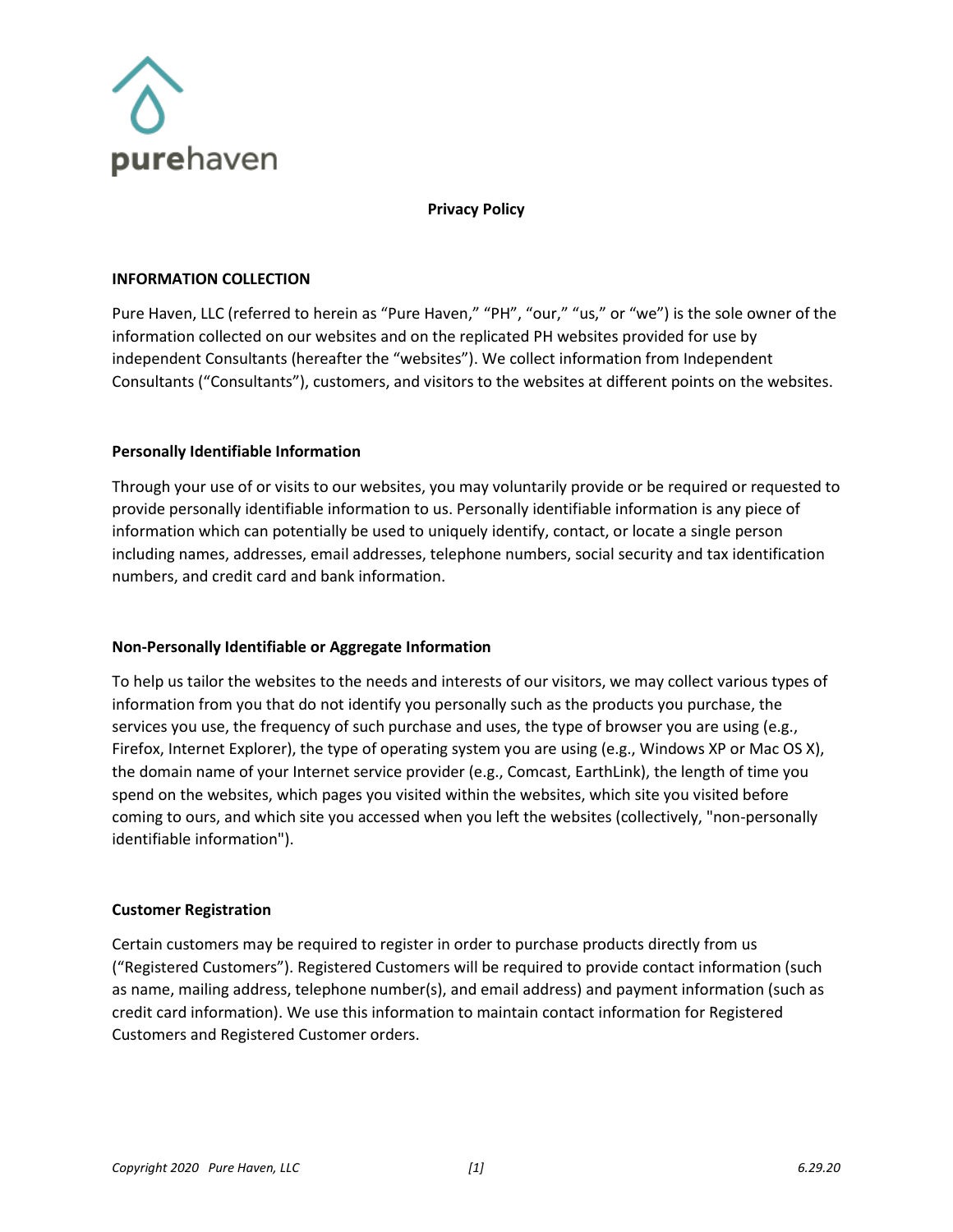### **Product or Service Purchases**

When a customer or Registered Customer purchases products or services from us through any of our websites, the purchaser must provide us with mailing and contact information, as well as payment information. This information is used for billing and payment purposes and to fill orders.

### **INFORMATION USE**

## **Personally Identifiable Information**

We may use the personally identifiable information (a) to protect and defend our rights or properties, (b) to protect your personal safety and the general safety of our users and the public in general (whether in emergency situations or otherwise), (c) to provide to third parties to maintain and/or operate the websites, (d) to give to our business partners and third party vendors that provide services or products selected by you, (e) to fulfill your requests and product or service orders, (f) to provide you with information on products, specials, newsletters, and other services we provide, (g) for marketing research, (h) to enforce the terms and conditions of this Privacy Policy, (i) if you are a Consultant with the Company, to enforce the terms of your Consultant Agreement and the Policies and Procedures and in connection with our business relationship as set forth in such documents, and (j) as otherwise permitted by law.

Personally identifiable information that is collected from Consultants, customers and Registered Customers through Customer Registration, product or services purchases, and/or surveys is used as described above. PH DOES NOT share personally identifiable information except as set forth in this Privacy Policy.

## **Non-Personally Identifiable or Aggregate Information**

We aggregate the non-personally identifiable information with information collected from other visitors of the websites ("users"), including Consultants, customers, and Registered Customers, to track overall visitor traffic patterns. This aggregated information allows us to develop statistics that are helpful to understand our users. We use this aggregated information to monitor, maintain, and improve the functionality and content of the websites, making it more responsive to the needs of our users. We may also use the non-personally identifiable information for the enhancement, operation, management or maintenance of the websites, in connection with developing and operating new websites, and for historical, statistical, scientific, or other purposes. We reserve the right to use, sell, and assign for any and all purposes all non-personally identifiable information; and you authorize us to use, sell, and assign for any and all purposes all non-personally identifiable information. PH may share aggregated information from time to time with its partners, vendors, or other third parties. When such aggregate information is shared by PH, no personally identifiable information is shared.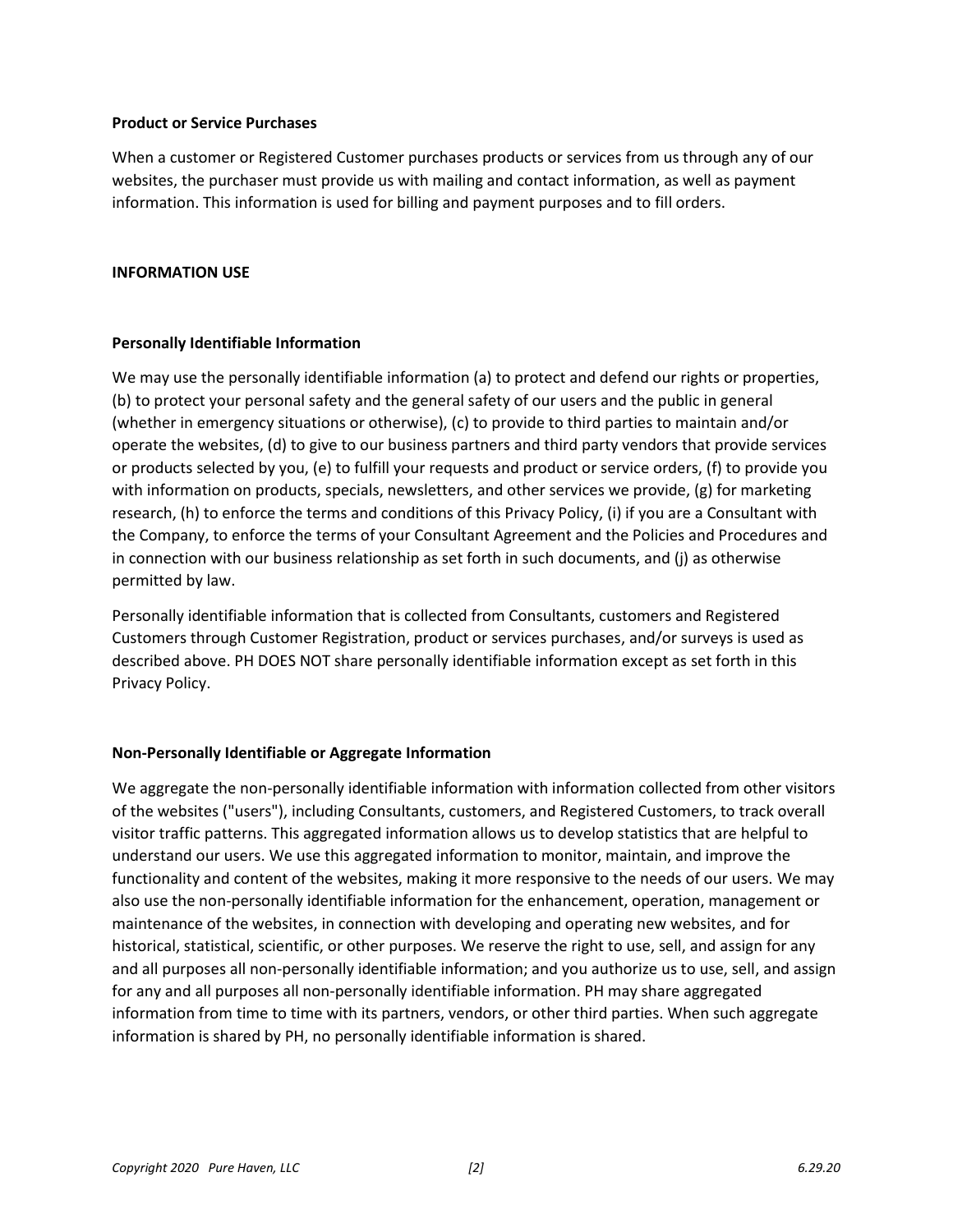## **Profile Information**

PH stores information that it collects through cookies, log files, clear gifs, and/or third parties to create a profile of users. A profile is stored information that PH keeps on individual users that details their viewing preferences. Profile information is tied to the user's personally identifiable information to provide offers and improve the content of the site for the user. Except as expressly stated herein, PH may share profile information with third parties in aggregate form only.

## **Cookies**

A cookie is a piece of data stored on a user's computer tied to information about the user. Use of a cookie may be linked to any personally identifiable information while on the websites. PH collects personally identifiable information from you only when you voluntarily provide it to us. PH uses both session ID cookies and persistent cookies. For the session ID cookie, once users close the browser, the cookie simply terminates. A persistent cookie is a small text file stored on the user's hard drive for an extended period of time. Persistent cookies can be removed by following Internet browser help file directions.

By setting a cookie on a user's computer, users do not have to log in a password more than once, thereby saving time while at the websites. If a user rejects the cookie, the user will still be able to use the site. The only drawback to this is that the user may need to enter his or her password every time he or she accesses the site.

#### **Log Files**

Like most standard website servers, PH's websites use log files. These include Internet protocol (IP) addresses, browser type, Internet service provider (ISP), referring/exit pages, platform type, date/time stamp, and number of clicks to analyze trends, administer the site, track user's movement in the aggregate, and gather broad demographic information for aggregate use. IP addresses, etc. are not linked to personally identifiable information. We may at a future time use a tracking utility that uses log files to analyze user movement.

## **Clear Gifs (Web Beacons/Web Bugs)**

PH employs a software technology called clear gifs (a.k.a. Web Beacons/Web Bugs), that help PH to better manage content on the websites by informing it about what content is effective. Clear gifs are tiny graphics with a unique identifier, similar in function to cookies, and are used to track the online movements of users. The main difference between the two is that clear gifs are invisible on the page and are much smaller, about the size of the period at the end of this sentence. Clear gifs are not tied to users' personally identifiable information.

In addition, PH uses clear gifs in its HTML-based emails to let it know which emails have been opened by the recipients. This allows PH to gauge the effectiveness of certain communications and the effectiveness of our marketing campaigns.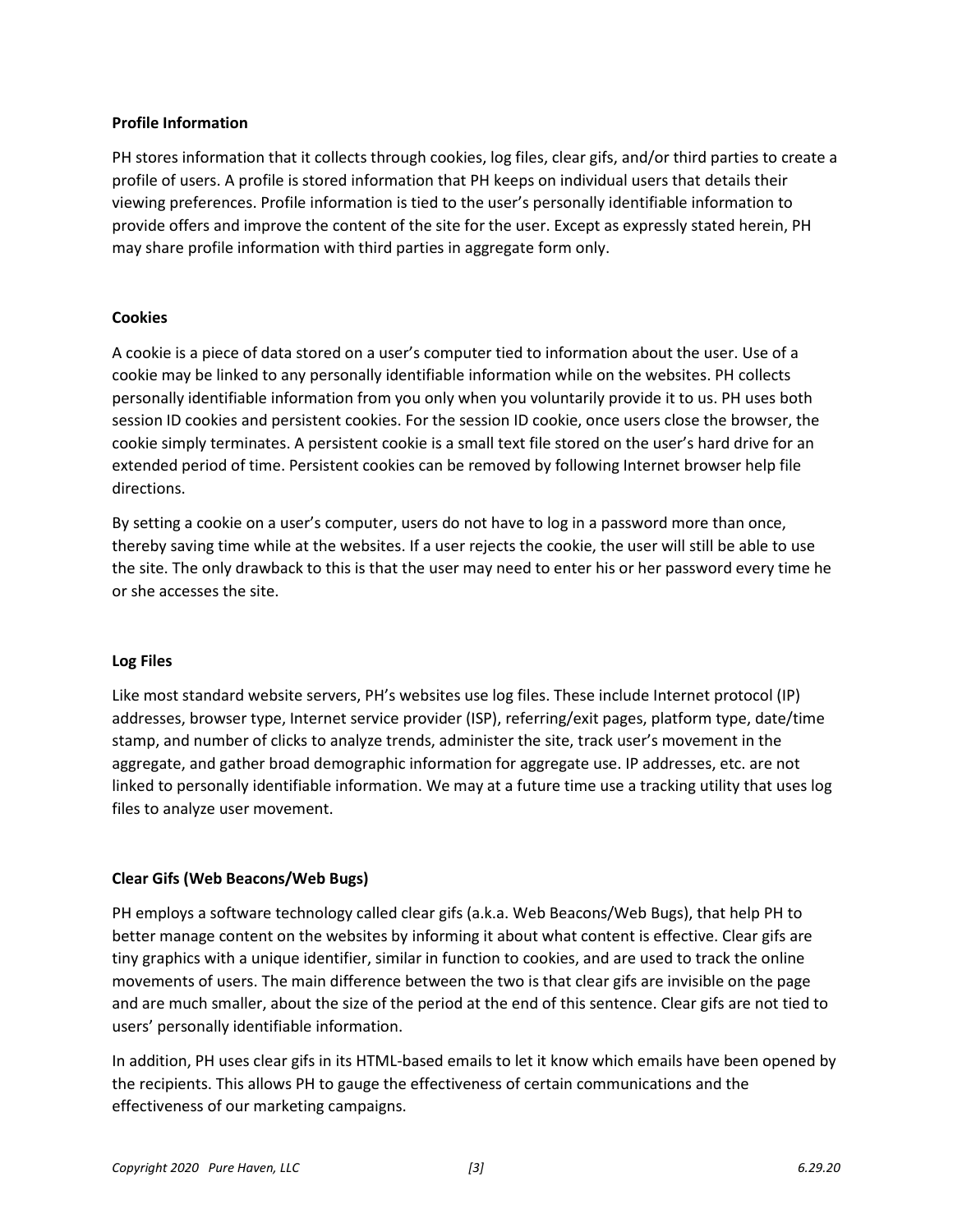### **COMMUNICATIONS FROM US**

### **Special Offers and Updates**

PH sends all new customers and Registered Customers a welcoming email to verify password, username, and acceptance of the Customer Agreement. Customers and Registered Customers may occasionally receive information on products, services, special deals, and a newsletter. Customers who have not registered with PH and who grant permission will also receive occasional information on products, services, special deals, and the like.

#### **Service Announcements**

On rare occasions it is necessary to send out a strictly service-related announcement. For instance, if our service is temporarily suspended for maintenance, we might send customers an email.

### **Customer Service**

PH communicates with customers with respect to products or services purchased by such customers from PH. Such communications may be by email, regular mail, or telephone.

#### **SHARING**

#### **Legal Disclaimer**

Though PH makes every effort to preserve user privacy, PH may need to disclose personal information when required by law wherein we have a good-faith belief that such action is necessary to comply with a current judicial proceeding, a court order, or legal process served on PH. We also may disclose such information in response to a law enforcement agency's request or where we believe it is necessary to investigate, prevent, or take action regarding suspected illegal activities, suspected fraud, situations involving potential threats to the physical safety of any person, violations of our Privacy Policy, or as otherwise required by law.

## **Non-Personally Identifiable or Aggregate Information**

PH shares non-personally identifiable/aggregated information with our partners, vendors, service providers, and advertisers. This is not linked to any personally identifiable information. Except as expressly stated herein, PH DOES NOT share personally identifiable information about users with any third parties other than as necessary to process orders and applications.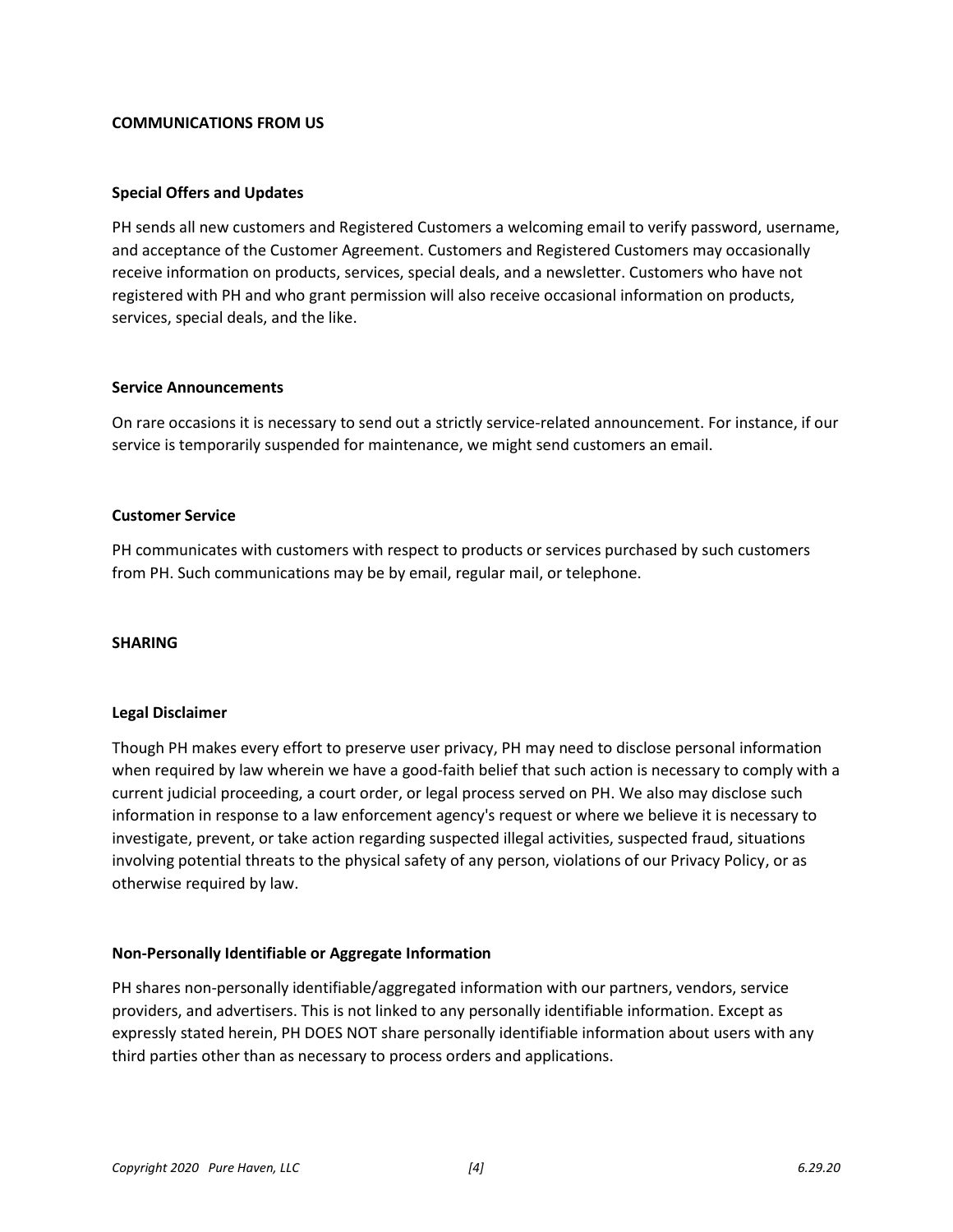## **Third Party Fulfillment**

PH uses a credit card processing company to bill customers for goods and services. This company retains credit card information and personally identifiable information so they can fulfill future orders, but does not retain, share, store, or use personally identifiable information for any secondary purposes.

## **Service Providers**

PH partners with other third parties to provide specific services. When necessary to provide services or products to Registered Customers and other customers, we share names and/or other contact information with service providers and vendors. Such third parties are not allowed to use personally identifiable information except for the purpose of providing these services.

## **Business Transitions**

In the event PH goes through a business transition, such as a merger, being acquired by another company, or selling a portion of its assets, the personally identifiable information of Consultants, Registered Customers, and customers will, in most instances, be part of the assets transferred. If, as a result of the business transition, a Consultant, Registered Customer, or customer's personally identifiable information will be used in a manner different from that stated at the time of collection, the Consultant, Registered Customers, or customer will be given a choice consistent with our notification of changes section.

## **Choice**

Users are always notified when their information is being collected by any outside parties. We do this so users can make an informed choice as to whether or not they should proceed with services that require an outside party.

## **Links**

PH's websites may contain links to other sites. Please be aware that PH is not responsible for the privacy practices of such other sites and they may have different privacy policies than ours. We encourage users to be aware when they leave our site and to read the privacy statements of each and every website that collects personally identifiable information. This privacy statement applies solely to information collected by PH websites.

## **Security**

PH takes every precaution to protect all users' information. When users submit sensitive information via PH's websites, their information is protected both online and off-line.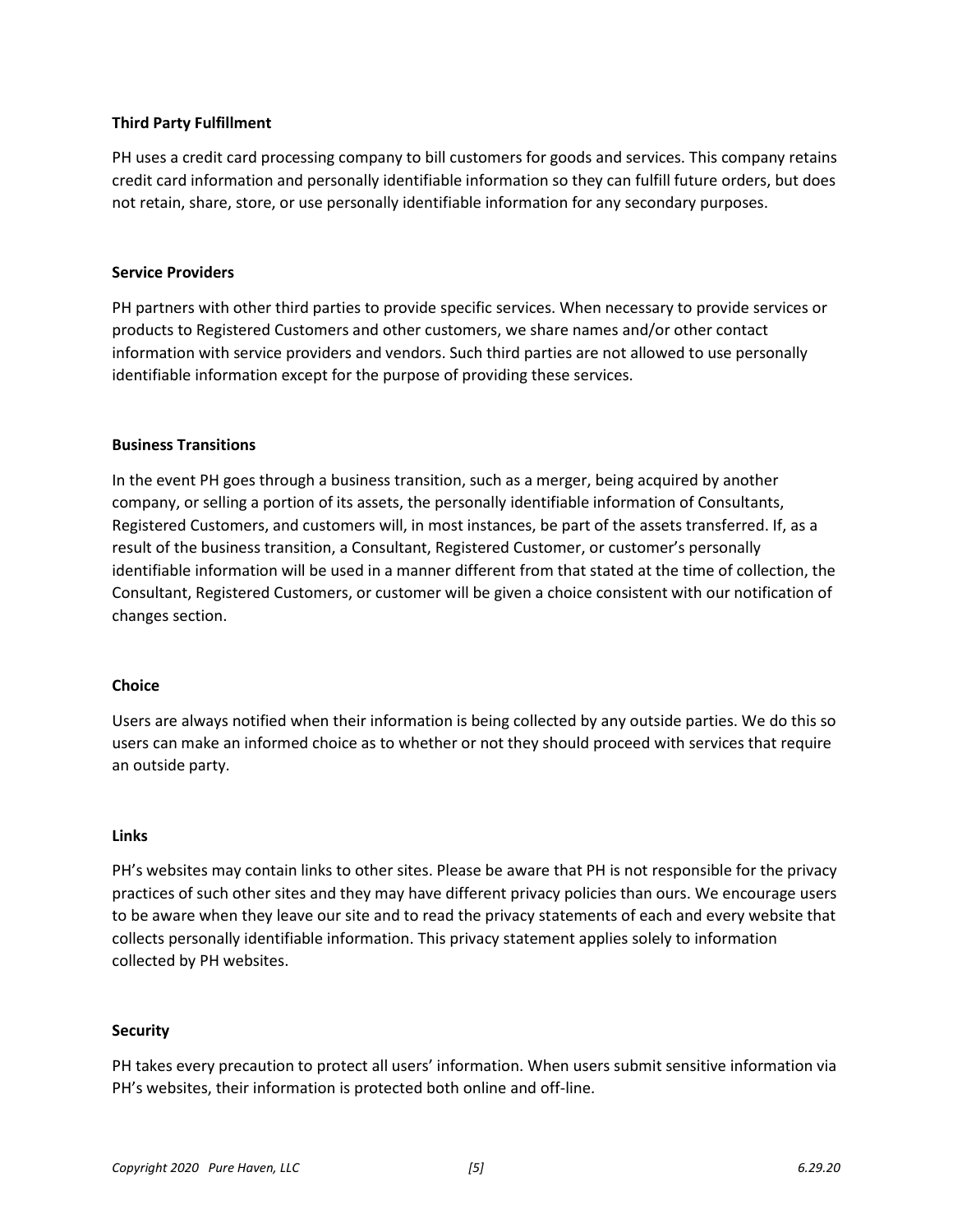When Customer Registration and/or online order forms ask users to enter sensitive information (such as credit card number), that information is encrypted and is protected with the best encryption software in the industry — SSL. While on a secure page, such as an online order form, the lock icon on the bottom of web browsers such as Mozilla Firefox and Microsoft Internet Explorer becomes locked, as opposed to unlocked, or open, when users are just 'surfing.'

While PH uses SSL encryption to protect sensitive information online, PH also does everything in our power to protect user information off-line. All user information, not just the sensitive information mentioned above, is restricted in PH's offices. Only employees who need the information to perform a specific job are granted access to personally identifiable information. ALL employees are kept up-to-date on Company security and privacy practices. Finally, the servers that store personally identifiable information are in a secure environment.

However, we cannot guarantee that any electronic commerce is totally secure. For example, we have no control over the information collected by your Internet service provider or your employer (if the websites are made available to you through your employer or if you send us personally identifiable information through your employer-provided email account), or information that you disclose in a public forum. Any such third party that collects your personally identifiable information may use the information in accordance with its terms and conditions of use (and related privacy policies), which may be different from this Privacy Policy. We are not responsible for any information collected by such third parties and/or how such information is used or maintained. Neither we nor any third party have the authority to make any representations or commitments on behalf of the other.

Consultants must comply with all applicable privacy and data security laws, including security breach notification laws when operating their business. Consultants must take appropriate steps to safeguard and protect all private information of customers, including, without limitation, credit card and social security numbers provided by a retail customer, prospective retail customer, or other Consultants. Consultants must hold such information in strict confidence. Consultants are responsible for the secure handling and storage of all documents that may contain such private information. Consultants must adopt, implement, and maintain appropriate administrative, technical, and physical safeguards to protect against anticipated threats or hazards to the security of confidential information and customer data.

## **MISCELLANEOUS**

## **Changes to this Privacy Policy**

PH reserves the right to amend or change this Privacy Policy at any time at its sole discretion. It is your responsibility to periodically access this Privacy Policy by clicking on the Privacy Policy link on PH web pages.

# **Making Changes to Your Personally Identifiable Information**

You may update your personal information as necessary by logging into your PH personal profile.